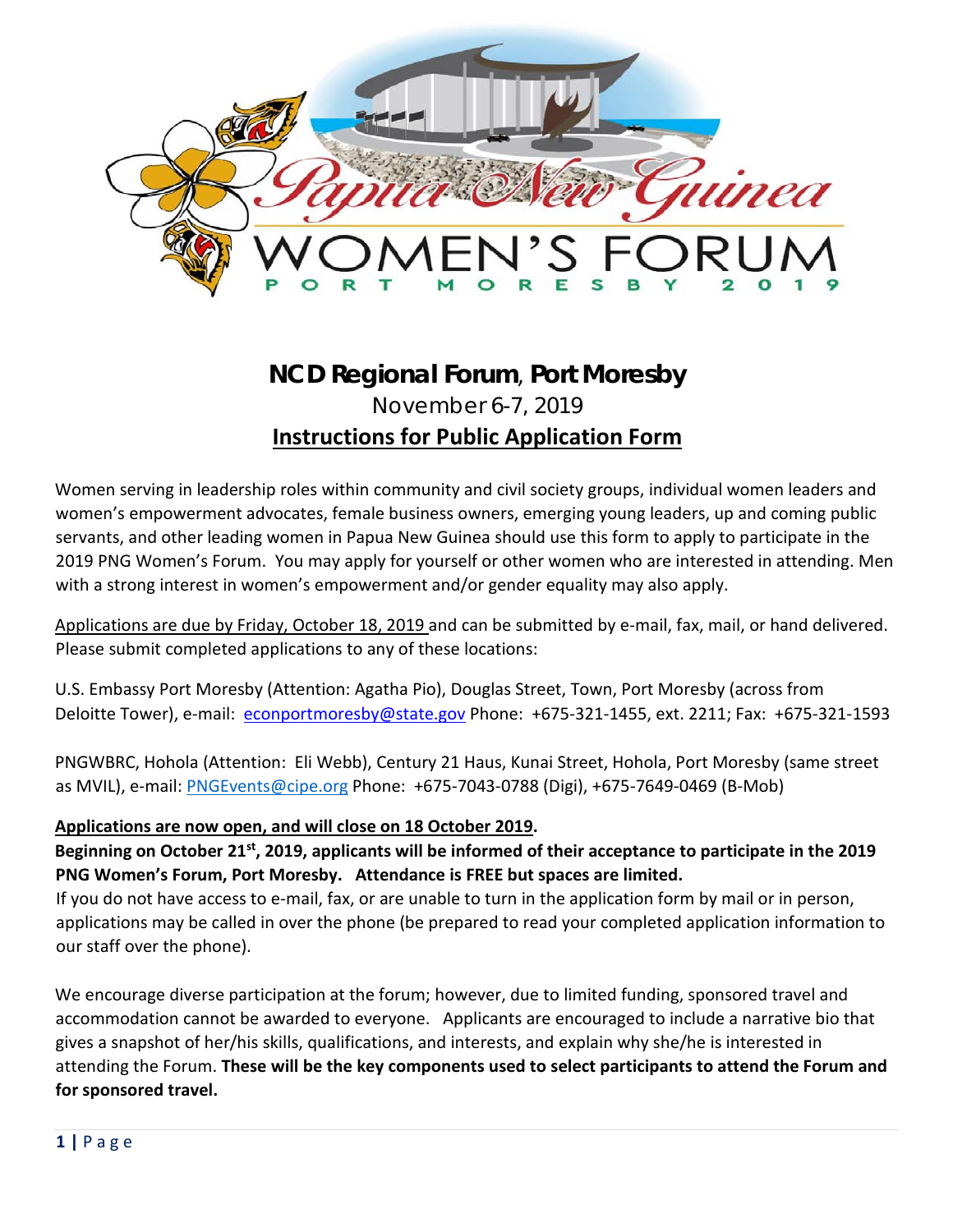# **NCD Regional Forum Port Moresby** November 6-7, 2019 **Public Application Form**

\_\_\_\_\_\_\_\_\_\_\_\_\_\_\_\_\_\_\_\_\_\_\_\_\_\_\_\_\_\_\_\_\_\_\_\_\_\_\_\_\_\_\_\_\_\_\_\_\_\_\_\_\_\_\_\_\_\_\_\_\_\_\_\_\_\_\_\_\_\_\_\_\_\_\_\_\_\_\_\_\_\_\_\_\_\_\_\_\_

\_\_\_\_\_\_\_\_\_\_\_\_\_\_\_\_\_\_\_\_\_\_\_\_\_\_\_\_\_\_\_\_\_\_\_\_\_\_\_\_\_\_\_\_\_\_\_\_\_\_\_\_\_\_\_\_\_\_\_\_\_\_\_\_\_\_\_\_\_\_\_\_\_\_\_\_\_\_\_\_\_\_\_\_\_\_\_\_\_\_

\_\_\_\_\_\_\_\_\_\_\_\_\_\_\_\_\_\_\_\_\_\_\_\_\_\_\_\_\_\_\_\_\_\_\_\_\_\_\_\_\_\_\_\_\_\_\_\_\_\_\_\_\_\_\_\_\_\_\_\_\_\_\_\_\_\_\_\_\_\_\_\_\_\_\_\_\_\_\_\_\_\_\_\_\_\_\_\_\_\_

\_\_\_\_\_\_\_\_\_\_\_\_\_\_\_\_\_\_\_\_\_\_\_\_\_\_\_\_\_\_\_\_\_\_\_\_\_\_\_\_\_\_\_\_\_\_\_\_\_\_\_\_\_\_\_\_\_\_\_\_\_\_\_\_\_\_\_\_\_\_\_\_\_\_\_\_\_\_\_\_\_\_\_\_\_\_\_\_\_\_

\_\_\_\_\_\_\_\_\_\_\_\_\_\_\_\_\_\_\_\_\_\_\_\_\_\_\_\_\_\_\_\_\_\_\_\_\_\_\_\_\_\_\_\_\_\_\_\_\_\_\_\_\_\_\_\_\_\_\_\_\_\_\_\_\_\_\_\_\_\_\_\_\_\_\_\_\_\_\_\_\_\_\_\_\_\_\_\_

\_\_\_\_\_\_\_\_\_\_\_\_\_\_\_\_\_\_\_\_\_\_\_\_\_\_\_\_\_\_\_\_\_\_\_\_\_\_\_\_\_\_\_\_\_\_\_\_\_\_\_\_\_\_\_\_\_\_\_\_\_\_\_\_\_\_\_\_\_\_\_\_\_\_\_\_\_\_\_\_\_\_\_\_\_\_\_\_\_\_

\_\_\_\_\_\_\_\_\_\_\_\_\_\_\_\_\_\_\_\_\_\_\_\_\_\_\_\_\_\_\_\_\_\_\_\_\_\_\_\_\_\_\_\_\_\_\_\_\_\_\_\_\_\_\_\_\_\_\_\_\_\_\_\_\_\_\_\_\_\_\_\_\_\_\_\_\_\_\_\_\_\_\_\_\_\_\_\_\_\_

\_\_\_\_\_\_\_\_\_\_\_\_\_\_\_\_\_\_\_\_\_\_\_\_\_\_\_\_\_\_\_\_\_\_\_\_\_\_\_\_\_\_\_\_\_\_\_\_\_\_\_\_\_\_\_\_\_\_\_\_\_\_\_\_\_\_\_\_\_\_\_\_\_\_\_\_\_\_\_\_\_\_\_\_\_\_\_\_\_\_

#### **1. Applicant's Contact Information**

**Name of Applicant:** 

**Applicant's date of birth:** 

**Applicant's email address:** 

**Applicant's office and mobile telephone number(s):** 

## **2. Type of Applicant**

#### **Please select the category that best fits the Applicant (choose only one).**

- $\Box$  Leader within Community Group/Civil Society Group
- $\Box$  Individual Interested in Women's Empowerment (not affiliated with any group)
- □ Business Owner
- $\Box$  Emerging Young Leader (under 30)
- $\Box$  Up and Coming Public Servant (working for the government)
- $\Box$  Other:  $\Box$

#### **3. Applicant's Educational Background (if applicable)**

**Name and location of Institution:** 

**Qualifications:** 

#### **4. Applicant's Current Employment Information (if applicable)**

#### **Name and location of Employer:**

**Job Title:** 

**Number of Years at This Job:**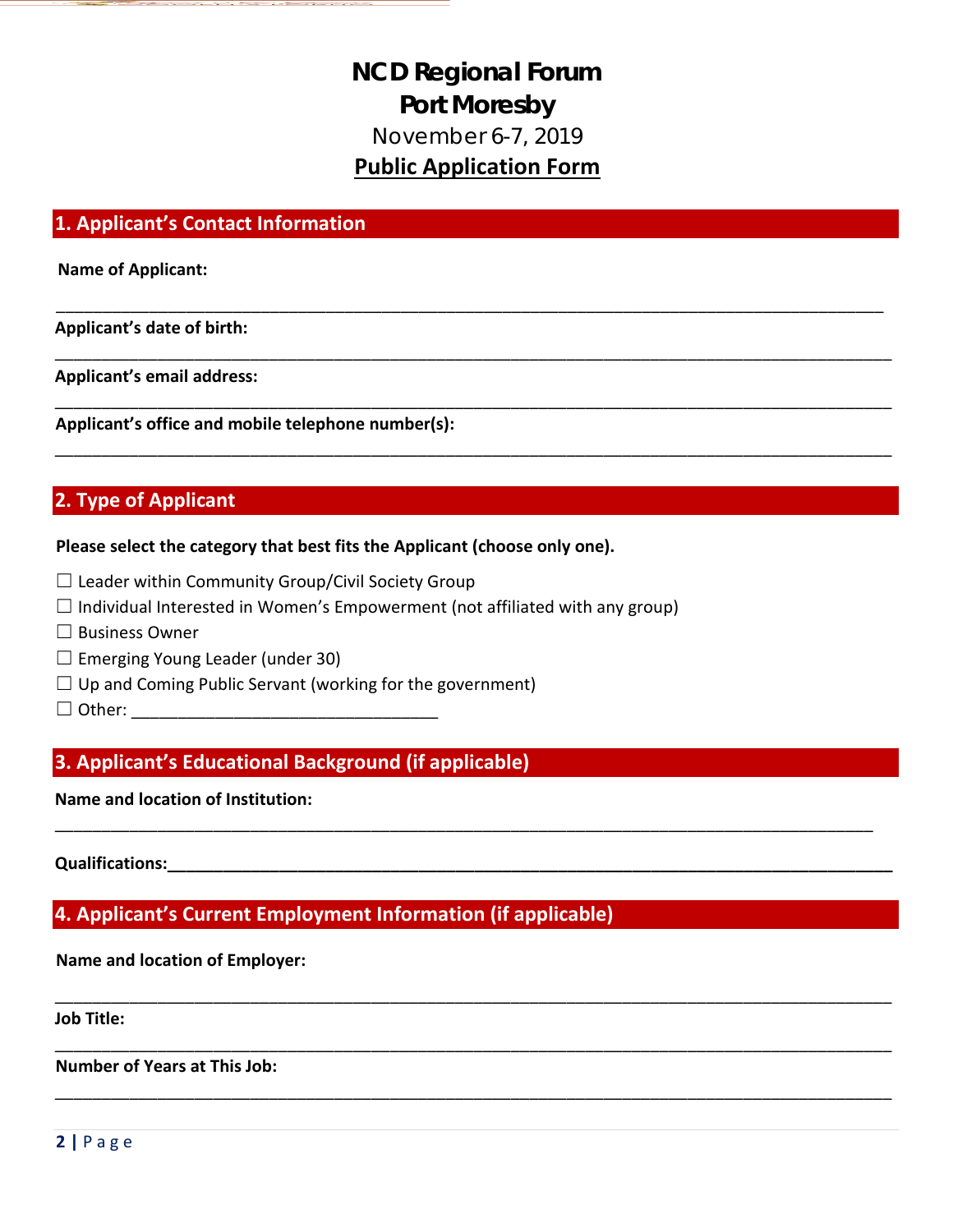#### **5. Interest in Sponsored Travel**

**Would the Applicant like to be considered for sponsored travel? If yes, please indicate whether s/he would like to be considered for sponsored ground transport, lodging, or both.** 

☐ Yes, consider the Applicant for **sponsored ground transport to/from Port Moresby (only applicable if the applicant lives outside Port Moresby)**

Please write the length and roundtrip cost of the drive from the applicant's hometown to Port Moresby:

Length of drive: The cost: Englished Cost: Cost: Cost: Zength of drive: The cost: Zength of drive: The cost: Z

☐ Yes, consider the Applicant for **sponsored lodging** during the forum in Port Moresby.

Sponsored travel and lodging is not guaranteed. There are limited slots available for sponsored travel, and these will be assigned on a competitive basis (primarily based upon the applicant's record of community involvement). **Sponsored travel will not include reimbursement for food or other incidentals.** 

#### **6. Participation in Previous PNG Women's Forums**

**Has the Applicant participated in previous PNG Women's Forums? If so, what year?**   $\Box$  Yes, the Applicant attended the PNG Women's Forum in the following year(s):

#### **7. Applicant's Biographic Information**

**Please provide a brief bio that notes any community involvement. Also, describe why the applicant should attend the NCD Regional Women's Forum and how the applicant's organisation would benefit from the applicant attendance at the forum. Of particular importance, is the applicant's commitment to advancing the role of women in PNG, the applicant's goals and potential to achieve change within her community and any professional or social networks in which the applicant participates.** 

\_\_\_\_\_\_\_\_\_\_\_\_\_\_\_\_\_\_\_\_\_\_\_\_\_\_\_\_\_\_\_\_\_\_\_\_\_\_\_\_\_\_\_\_\_\_\_\_\_\_\_\_\_\_\_\_\_\_\_\_\_\_\_\_\_\_\_\_\_\_\_\_\_\_\_\_\_\_\_\_\_\_\_\_\_\_\_\_\_\_ \_\_\_\_\_\_\_\_\_\_\_\_\_\_\_\_\_\_\_\_\_\_\_\_\_\_\_\_\_\_\_\_\_\_\_\_\_\_\_\_\_\_\_\_\_\_\_\_\_\_\_\_\_\_\_\_\_\_\_\_\_\_\_\_\_\_\_\_\_\_\_\_\_\_\_\_\_\_\_\_\_\_\_\_\_\_\_\_\_\_ \_\_\_\_\_\_\_\_\_\_\_\_\_\_\_\_\_\_\_\_\_\_\_\_\_\_\_\_\_\_\_\_\_\_\_\_\_\_\_\_\_\_\_\_\_\_\_\_\_\_\_\_\_\_\_\_\_\_\_\_\_\_\_\_\_\_\_\_\_\_\_\_\_\_\_\_\_\_\_\_\_\_\_\_\_\_\_\_\_\_ \_\_\_\_\_\_\_\_\_\_\_\_\_\_\_\_\_\_\_\_\_\_\_\_\_\_\_\_\_\_\_\_\_\_\_\_\_\_\_\_\_\_\_\_\_\_\_\_\_\_\_\_\_\_\_\_\_\_\_\_\_\_\_\_\_\_\_\_\_\_\_\_\_\_\_\_\_\_\_\_\_\_\_\_\_\_\_\_\_\_ \_\_\_\_\_\_\_\_\_\_\_\_\_\_\_\_\_\_\_\_\_\_\_\_\_\_\_\_\_\_\_\_\_\_\_\_\_\_\_\_\_\_\_\_\_\_\_\_\_\_\_\_\_\_\_\_\_\_\_\_\_\_\_\_\_\_\_\_\_\_\_\_\_\_\_\_\_\_\_\_\_\_\_\_\_\_\_\_\_\_ \_\_\_\_\_\_\_\_\_\_\_\_\_\_\_\_\_\_\_\_\_\_\_\_\_\_\_\_\_\_\_\_\_\_\_\_\_\_\_\_\_\_\_\_\_\_\_\_\_\_\_\_\_\_\_\_\_\_\_\_\_\_\_\_\_\_\_\_\_\_\_\_\_\_\_\_\_\_\_\_\_\_\_\_\_\_\_\_\_\_ \_\_\_\_\_\_\_\_\_\_\_\_\_\_\_\_\_\_\_\_\_\_\_\_\_\_\_\_\_\_\_\_\_\_\_\_\_\_\_\_\_\_\_\_\_\_\_\_\_\_\_\_\_\_\_\_\_\_\_\_\_\_\_\_\_\_\_\_\_\_\_\_\_\_\_\_\_\_\_\_\_\_\_\_\_\_\_\_\_\_ \_\_\_\_\_\_\_\_\_\_\_\_\_\_\_\_\_\_\_\_\_\_\_\_\_\_\_\_\_\_\_\_\_\_\_\_\_\_\_\_\_\_\_\_\_\_\_\_\_\_\_\_\_\_\_\_\_\_\_\_\_\_\_\_\_\_\_\_\_\_\_\_\_\_\_\_\_\_\_\_\_\_\_\_\_\_\_\_\_\_ \_\_\_\_\_\_\_\_\_\_\_\_\_\_\_\_\_\_\_\_\_\_\_\_\_\_\_\_\_\_\_\_\_\_\_\_\_\_\_\_\_\_\_\_\_\_\_\_\_\_\_\_\_\_\_\_\_\_\_\_\_\_\_\_\_\_\_\_\_\_\_\_\_\_\_\_\_\_\_\_\_\_\_\_\_\_\_\_\_\_ \_\_\_\_\_\_\_\_\_\_\_\_\_\_\_\_\_\_\_\_\_\_\_\_\_\_\_\_\_\_\_\_\_\_\_\_\_\_\_\_\_\_\_\_\_\_\_\_\_\_\_\_\_\_\_\_\_\_\_\_\_\_\_\_\_\_\_\_\_\_\_\_\_\_\_\_\_\_\_\_\_\_\_\_\_\_\_\_\_\_ \_\_\_\_\_\_\_\_\_\_\_\_\_\_\_\_\_\_\_\_\_\_\_\_\_\_\_\_\_\_\_\_\_\_\_\_\_\_\_\_\_\_\_\_\_\_\_\_\_\_\_\_\_\_\_\_\_\_\_\_\_\_\_\_\_\_\_\_\_\_\_\_\_\_\_\_\_\_\_\_\_\_\_\_\_\_\_\_\_\_